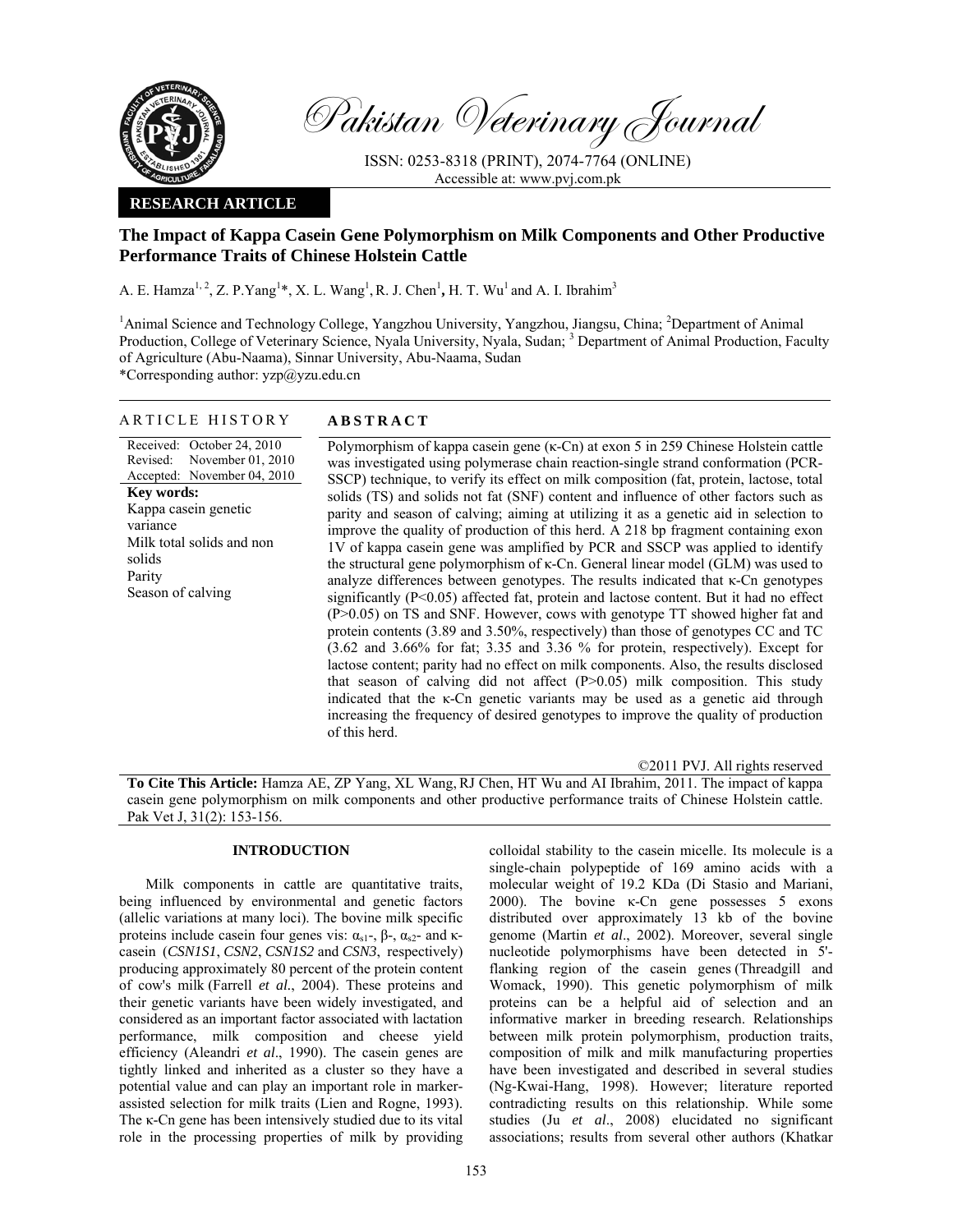*et al*., 2004; Rachagani and Gupta, 2008; Riaz *et al*., 2008; Ju *et al*., 2009) confirmed that there is a relationship. The aim of the present study was to investigate the effect of κ-Cn gene polymorphisms on milk components in Chinese Holstein cattle.

#### **MATERIALS AND METHODS**

#### **Samples collection and DNA extraction**

A total of 259 Chinese Holstein cattle blood samples were collected from the experimental farm of Yangzhou University in year 2009. The samples were taken from each cow from the jugular vein in a 10ml vacuum tube containing acid citrate dextrose and stored in deep freezer at −20°C pending to DNA extraction. Genomic DNA was extracted using proteinase K digestion followed by standard phenol-chloroform extraction protocol (Mullenbach *et al*., 1989). The quantity and quality of DNA were measured by spectrophotometer at 260/280nm using an Eppendorf BioPhotometer (Germany). The content of DNA was estimated by ultraviolet spectrophotometer (Germany), and the genomic DNA was diluted to 50ng/µL.

Data concerning milk performance (parity and season of calving) and milk composition (fat%, protein%, lactose%, and total solids TS) were obtained from Dairy Herd Improvement Association records. Solids not fat (SNF) was calculated by subtracting fat% from the milk total solids% ( $SNF = TS%$  - Fat %).

#### **PCR amplification**

A 218 bp fragment containing exon 1V of kappa casein gene was amplified by PCR using forward ׳5 CTAAATCTGGCATAAAAGTA׳3 and reverse ׳5 AATCACGGACTAAATAA׳3, primers with accession No AY380228 sequence from gene bank. PCR was carried into 20µL final volume containing 100 ng template,  $1 \mu L$  8 pmol/ $\mu L$  each primer,  $0.4 \mu L$  10 mmol/ $\mu L$ dNTP,  $1.0$  2.4 $\mu$ L 25 mmol MgCl<sub>2</sub>,  $0.3\mu$ L 5 U Taq DNA polymerase and 2µL 10×buffer. PCR amplification reactions were used as follows: 94°C for 5min (initial denaturation), followed by 30 cycles of (denaturation) 94°C for 1min then (annealing) 50.6°C for 1min and (extension) at 72°C for 1min, and (final extension) at 72°C for 10 min. DNA implication was verified by electrophoresis of the PCR product with loading dye (95% formide, 0.25% bromophenol blue and 0.25% xylene cyanol) on 1.5% (W/V) agarose gel in 1X TAE, using DNA marker to confirm the desired PCR products length.

#### **Single strand conformation polymorphisms**

Single strand conformation polymorphism (SSCP) analysis is said to be one of the most accurate and reliable technique for the identification of structural gene polymorphism that occurs as a result of point mutation (Neibergs *et al*., 1993). A total of 2.0µL PCR product was mixed with 8µL of the denaturation solution (50mmol/L NaOH, 1mmol/L EDTA), and 1µL of the loading buffer containing 0.25% bromophenol blue and 0.25% xylene cyannole, denatured for 10min at 98°C, and rapidly chilled at -20°C. The samples were then electrophoresed in 12% sodium dodecyl sulfate-polyacrylamide gel electrophoresis (SDS-PAGE). A thermostatically

controlled refrigerated circulator was used to maintain constant temperature (4°C) of the gels. The gels were run in the following conditions: 250V, 40mA, 10min and 150V, 24mA for 8h. The gel was then silver stained. The patterns of DNA bands were observed and photographed with the GDS7500 System (UVP). Amplified PCR products of the different bands were directly sequenced by Shanghai Sangon Biological Engineering Technology & Services CO, Ltd, Shanghai, China.

### **Statistical analysis**

Data pertinent to milk components of different genotypes were subjected to analysis of variance (ANOVA) using the general linear model (GLM) applying Statistical Analysis Software (SAS Institute Inc., 2000). The following statistical model was used:

#### $Y_{ijkl} = \mu + G_i + A_j + S_k + e_{ijkl}$

Where *Yijkl:* is the observation on each trait of the *ijkl*th animal,  $\mu$  is the general mean of each trait,  $G_i$  is the fixed effect of *i*th kappa casein genotype, A*j* is the fixed effect of *j*th parity number,  $S_k$  is the fixed effect of the *k*th sex and *eijkl* is the random error effect associated to the *ijkl*th observation.

### **RESULTS AND DISCUSSION**

Table 1 shows the effect of κ-Cn genotypes, parity and season of calving on milk composition in Chinese Holstein cattle. The results indicated that κ-Cn genotypes had significant (P<0.05) effect on fat, protein and lactose content, but it did not affect either total solids or solids not fat. It was observed that cows with genotype TT had significantly higher fat (3.89%) than those of genotypes CC and TC (3.62 and 3.66%, respectively); and also had insignificantly higher proteins (3.50%) than those of other two genotypes (3.35 and 3.36%, respectively),

These results coincide with those reported by various workers (Ng-Kwai-Hang *et al*., 1990; Alipanah *et al*., 2007; Sitkowska *et al*., 2008; Botaro *et al*., 2009; Nilsen *et al*., 2009). All these studies showed an individual effect of K-Cn gene on milk fat and protein content. However, our results are different from those reported by Ju *et al*. (2009) who studied polymorphisms of κ–casein gene at exon 4 and 5 and its association with milk performance traits in Chinese Holstein cattle and found that cows of TC and CC genotypes had significantly (P<0.05) higher protein content than those of genotype AA. On the other hand, our results disagree with literature data demonstrated by Strzalkowska *et al*. (2002), who claimed that K-Cn gene had no significant influence on milk components. Also, our results are not in line with those obtained by Lunden *et al*. (1997) and Tsiaras *et al*. (2005) who found that lactose yield and content were not significantly affected by κ-Cn genotype. These contradicting reports can be referred mostly to some factors such as population size, breed frequency of occurrence of specific variants under study, way of treating and demonstrating performance traits and the statistical approach applied.

The results shown in Table 1 elucidated that except for lactose content; parity number had no effect (P>0.05) on milk components (fat, protein, TS and SNF content).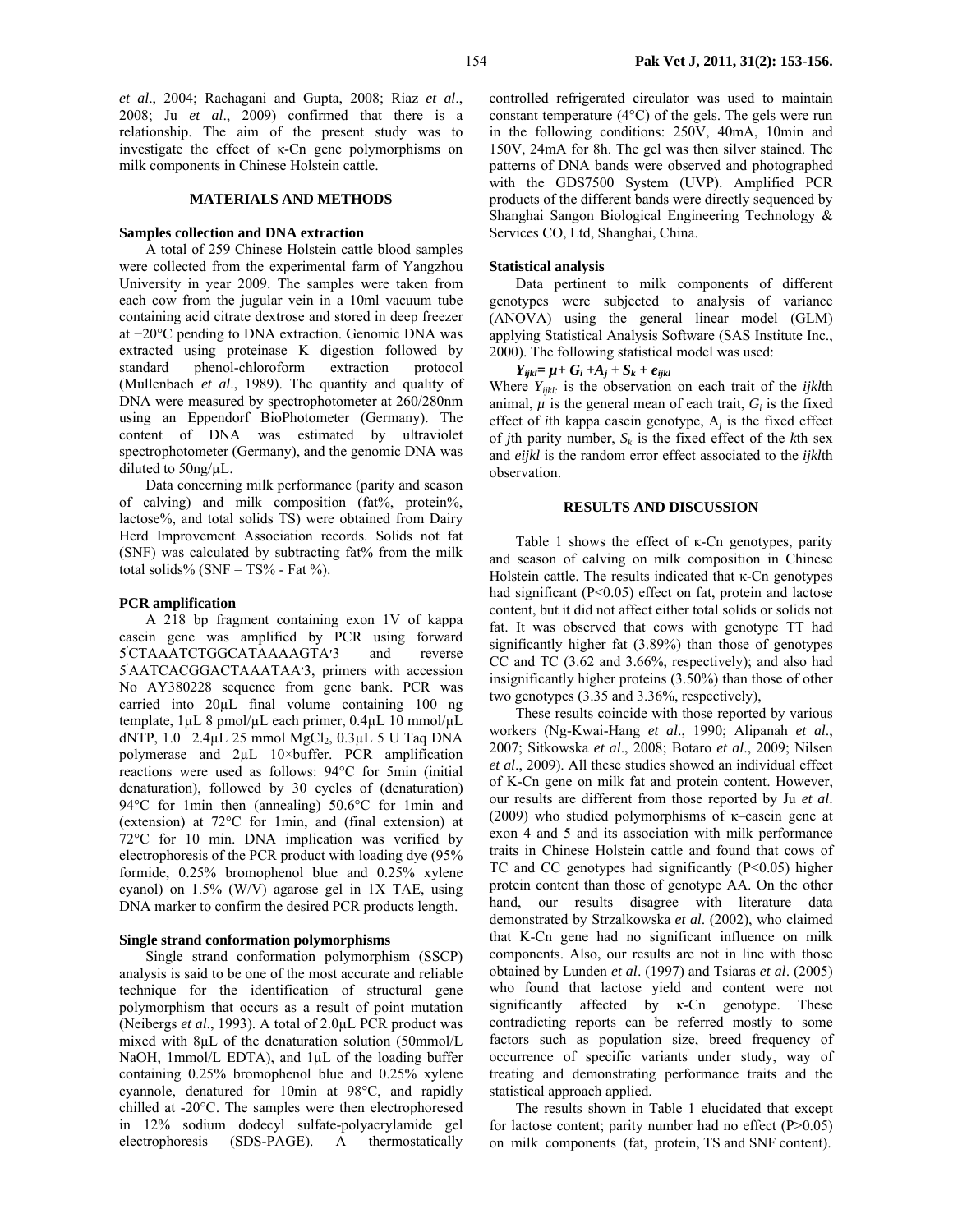| Table 1: Effect of casein genotypes, parity number and season of calving on milk composition (%) |  |  |
|--------------------------------------------------------------------------------------------------|--|--|
|--------------------------------------------------------------------------------------------------|--|--|

| Parameter                                                               | - 75<br>Fat                  | Protein                       | Lactose                       | $\mathbf{v}$<br>ΤŜ           | <b>SNF</b>                    |
|-------------------------------------------------------------------------|------------------------------|-------------------------------|-------------------------------|------------------------------|-------------------------------|
| K-casein genotype                                                       |                              |                               |                               |                              |                               |
| CC.                                                                     | $3.62 \pm 0.72$              | $3.35 \pm 0.49^{\circ}$       | $4.85 \pm 0.33$ <sup>ab</sup> | $12.9 \pm 1.06^{\circ}$      | $9.36 \pm 0.71$ <sup>a</sup>  |
| TC                                                                      | $3.66 \pm 0.64$              | $3.36 \pm 0.45$ <sup>a</sup>  | $4.87 \pm 0.33$ <sup>a</sup>  | $13.1 \pm 1.05$ ab           | $9.41 \pm 0.60$ <sup>a</sup>  |
| тт                                                                      | $3.89 \pm 0.77$ <sup>a</sup> | $3.50 \pm 0.50$ <sup>a</sup>  | $4.76 \pm 0.40$ <sup>b</sup>  | $13.3 \pm 1.17^{\circ}$      | $9.38 \pm 0.66$ <sup>a</sup>  |
| Parity                                                                  |                              |                               |                               |                              |                               |
|                                                                         | $3.71 \pm 0.57$ <sup>a</sup> | $3.40 \pm 0.43$ <sup>b</sup>  | $4.93 \pm 0.29$ <sup>a</sup>  | $13.3 \pm 0.86^{\circ}$      | $9.55 \pm 0.48$ <sup>a</sup>  |
|                                                                         | $3.71 \pm 0.72$ <sup>a</sup> | $3.38 \pm 0.40$               | $4.95 \pm 0.30^{\circ}$       | 13.2± 0.94a                  | $9.43 \pm 0.56$ <sup>ab</sup> |
|                                                                         | $3.73 \pm 0.73$ <sup>a</sup> | $3.35 \pm 0.54$ <sup>b</sup>  | $4.82 \pm 0.25$ <sup>a</sup>  | $13.0 \pm 1.16^a$            | $9.30 \pm 0.67$ <sup>ab</sup> |
| 4                                                                       | $3.72 \pm 0.93$ <sup>a</sup> | $3.44 \pm 0.48$ <sup>ab</sup> | $4.63 \pm 0.35$ <sup>b</sup>  | $12.9 \pm 1.49^{\circ}$      | $9.32 \pm 0.83$ <sup>ab</sup> |
| 5.                                                                      | $3.94 \pm 0.67$ <sup>a</sup> | $3.63 \pm 0.58$ <sup>a</sup>  | $4.54 \pm 0.58$               | $13.2 \pm 1.27$ <sup>a</sup> | $9.24 \pm 0.82$ <sup>b</sup>  |
| Season of calving                                                       |                              |                               |                               |                              |                               |
| Autumn                                                                  | $3.68 \pm 0.62$ <sup>a</sup> | $3.47 \pm 0.49$ <sup>a</sup>  | $4.87 \pm 0.35$ <sup>a</sup>  | $13.2 \pm 0.97$ <sup>a</sup> | $9.44 \pm 0.64$ <sup>ab</sup> |
| Spring                                                                  | $3.94 \pm 1.13^{\circ}$      | $3.44 \pm 0.55$ <sup>a</sup>  | $4.88 \pm 0.23$ <sup>a</sup>  | $13.5 \pm 1.65^{\circ}$      | $9.69 \pm 0.98$ <sup>a</sup>  |
| Summer                                                                  | $3.80 \pm 0.92$ <sup>a</sup> | $3.40 \pm 0.79$ <sup>a</sup>  | $4.79 \pm 0.36$ <sup>a</sup>  | $13.1 \pm 1.47$ <sup>a</sup> | $9.30 \pm 0.79$ <sup>b</sup>  |
| Winter                                                                  | $3.74 \pm 0.70$ <sup>a</sup> | $3.38 \pm 0.49^{\circ}$       | $4.80 \pm 0.37$ <sup>a</sup>  | 13.1± 1.06ª                  | $9.33 \pm 0.59$ <sup>b</sup>  |
| Overall<br>$\Gamma$ : where $\Gamma$ is a set of $\Gamma$ of $\Gamma$ . | $3.74 \pm 0.72$              | $3.41 \pm 0.48$               | $4.82 \pm 0.33$               | $13.1 \pm 1.11$              | $9.39 \pm 0.65$               |

Figures bearing different superscripts in a column for each parameter differ significantly (P<0.05).

Moreover, fat and protein contents tended to increase with increasing parity. In contrary, lactose, TS and SNF contents declined with increasing parity. Similar findings were reported by Tyrisevä (2008), who demonstrated that parity number did not influence both fat and protein contents; however, in the present study as these findings declined with increasing parity. Our results agree with those obtained by Kunaka and Makuza (2005) who found that protein content of Holstein-Frisian population of Zimbabwe increased with increasing parity up to parity 6 then a big increase to parity 7. On the other hand, the present results are not in line with those reported by Schultz *et al*. (1990) who demonstrated that fat and protein percentages decreased with increased parity.

Analysis of variance (Table 1) revealed that season of calving had no effect (P>0.05) on milk components. Similarly, Teixeira *et al*. (2003) found no effect of seasonality on fat and the other milk solids.

#### **Conclusion**

Milk components in cattle (fat, protein, lactose, TS and SNF) are quantitative traits, being influenced by genetic and environmental factors. This study demonstrated that K-Cn genotypes had significant effect on fat, protein and lactose content, but it did not affect either TS or SNF. Moreover; the study observed that cows with genotype TT had higher fat and protein contents than those of genotypes CC and TC. Further researches with large numbers of animals are required to investigate these associations between K-Cn genotypes and milk components of Chinese Holstein cattle. This study also indicated that the κ-Cn genetic variants may be used as a genetic aid through increasing the frequency of desired genotypes to improve the quality of production of this herd.

### **Acknowledgement**

The research was financially supported by the National "863" Program of China (No. 2008AA10Z144) and the Natural Science Foundation Research of University of Jiangsu Province (09KJA230002 and 08KJB230005), China.

## **REFERENCES**

- Aleandri R, LG Butazzoni, JC Schneider, A Caroli and R Davali, 1990. The effects of milk protein polymorphisms on milk components and cheeseproducing ability. J Dairy Sci, 73: 241-255.
- Alipanah M, L Klashnikova and G Rodionov, 2007. K casein genotypic frequencies in Russian breed Black and Red Pied cattle. Iran J Biotechnol, 3: 191-194.
- Botaro BG, YR De Lima, CS Cortinhas, LP Silva, FP Renno and MV Santos, 2009. Effect of kappa casein gene polymorphism, breed and seasonality on physicochemical characteristics, composition and stability of bovine milk. Rev Bras Zootec, 38: 2447- 2454.
- Di Stasio L and P Mariani, 2000. The role of protein polymorphism in the genetic improvement of milk production. Zoot Nutr Anim, 26: 69–90.
- Farrell HM, R Jimenez-Flores, GT Bleck, EM Brown, JE Butler, LK Creamer, CL Hicks, CM Hollar, KF Ng-Kwai-Hang and HE Swaisgood, 2004. Nomenclature of the proteins of cows' milk – sixth revision. J Dairy Sci, 87: 1641-1674.
- Ju Z, Q Li, H Wang, J Li, O An, W Yang, J Zhong and F Wang, 2008. Genetic polymorphism of κ-casein gene exon4 and its correlation with milk production traits in Chinese Holsteins. Hereditos, 10: 1312-1318.
- Ju Z, Q Li, H Wang, J Li, O An, W Yang, J Zhong and F Wang, 2009. Polymorphisms of κ-casein gene exon4 and exon 5 and its Association with milk production traits in Chinese Holsteins cattle. Scientia Agric Sin, 9: 3279-3287.
- Khatkar MS, PC Thomson, I Tammen and HW Raadsma, 2004. Quantitative trait loci mapping in dairy cattle: review and meta-analysis. Genet Sel Evol, 36: 163- 190.
- Kunaka K and SM Makuza, 2005. Environmental factors affecting milk production in the Holstein-Friesian population of Zimbabwe. Pak J Biol Sci, 8: 989-994.
- Lien S and S Rogne, 1993. Bovine casein haplotypes: number, frequencies and applicability as genetic markers. Anim Genet, 24: 373-376.
- Lunden A, M Nilsson and L Janson, 1997. Marked effect of β lactoglobulin polymorphism on the ratio of